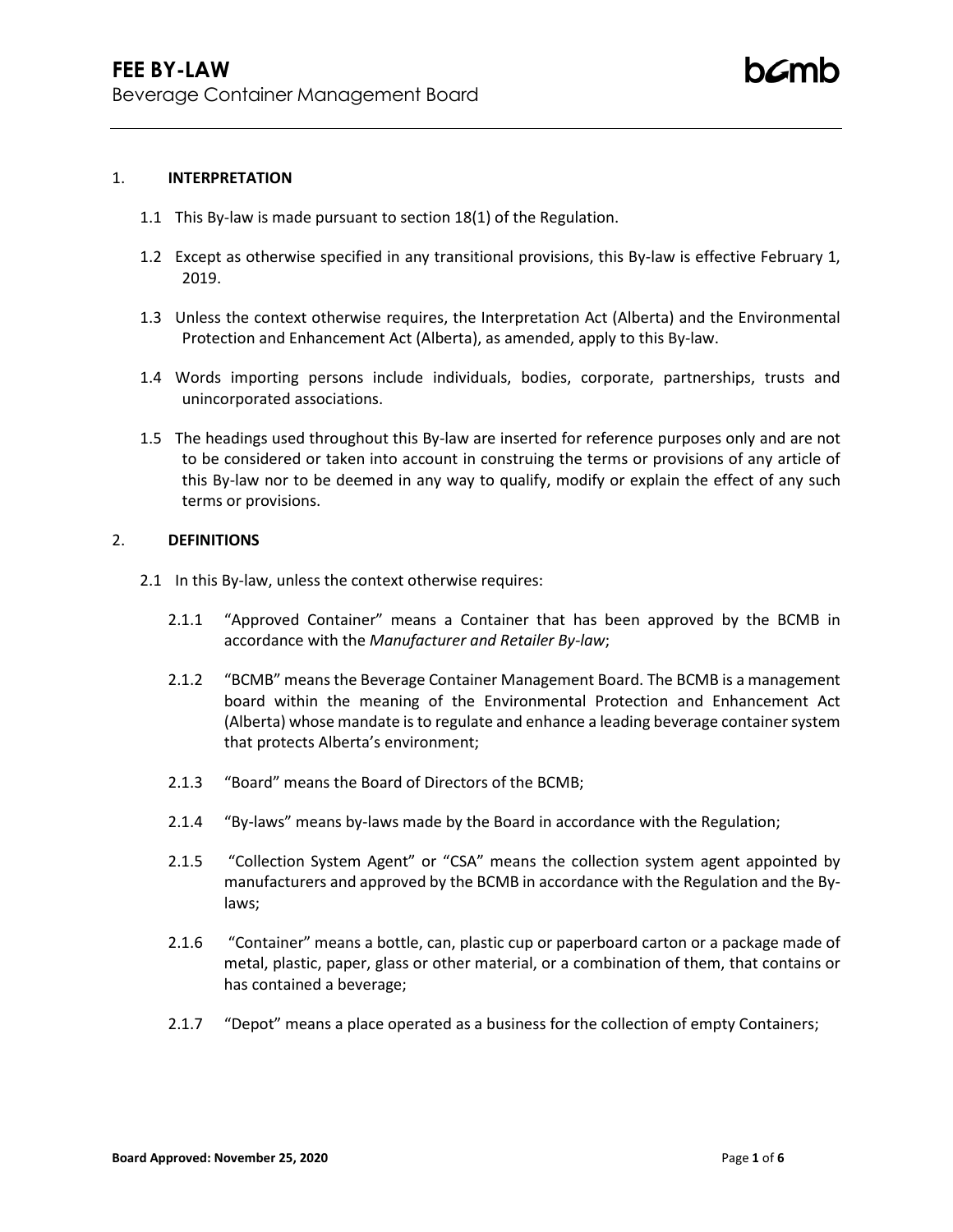- 2.1.8 "Manufacturer" means a person who manufactures a beverage and includes:
	- i. a person who carries on the business of filling containers with a beverage; and
	- ii. a person who imports a beverage in a container into Alberta for the purpose of distribution or sale in Alberta;
- 2.1.9 "Permit" means a permit to operate a depot issued by the BCMB in accordance with the Regulation and the By-laws;
- 2.1.10 "Permit Holder" means an individual or corporate entity named in a Permit;
- 2.1.11 "Registered Container" means a Container that has been registered by the BCMB in accordance with the Regulation and the By-laws;
- 2.1.12 "Regulation" means the Beverage Container Recycling Regulation AR 101/97, as amended.
- 2.2 Unless otherwise indicated, terms that are defined in the Regulation have the same meaning when they are used in this By-law.

## 3. **MANUFACTURER REGISTRATION FEES**

3.1 A Manufacturer shall pay to the BCMB a fee of \$60.00 to register itself in accordance with the *Manufacturer and Retailer By-law.*

## 4. **INTERIM HANDLING COMMISSION FEES**

4.1 A Manufacturer that requests an Interim Handling Commission be set for a new container stream in accordance with the *Handling Commission Review By-law* shall pay to the BCMB a fee of \$2,500 before the BCMB takes steps to determine the Interim Handling Commission.

### 5. **DEPOT FEES**

- 5.1 An applicant for a Permit to operate a Depot shall pay to the BCMB a Depot application fee of \$600.00 for each application submitted to the BCMB.
- 5.2 When the BCMB issues a new Permit to an applicant, the applicant shall pay to the BCMB a Depot Permit fee in the amount of \$500.00 prior to the Permit being issued.
- 5.3 A Permit Holder applying to amend a Permit to change the location of the Depot shall pay to the BCMB a Permit amendment fee in the amount of \$2,500 unless the Permit relates to a Rural or Urban Depot that collects less than six million Containers per year, in which case, upon application from the Permit Holder, the BCMB may waive all or part of the Permit amendment fee. The decision to waive or reduce the Permit amendment fee is in the sole discretion of the BCMB.
- 5.4 A Permit Holder applying to amend a Permit with respect to anything other than the location of the Depot shall pay to the BCMB a Permit amendment fee in the amount of \$600.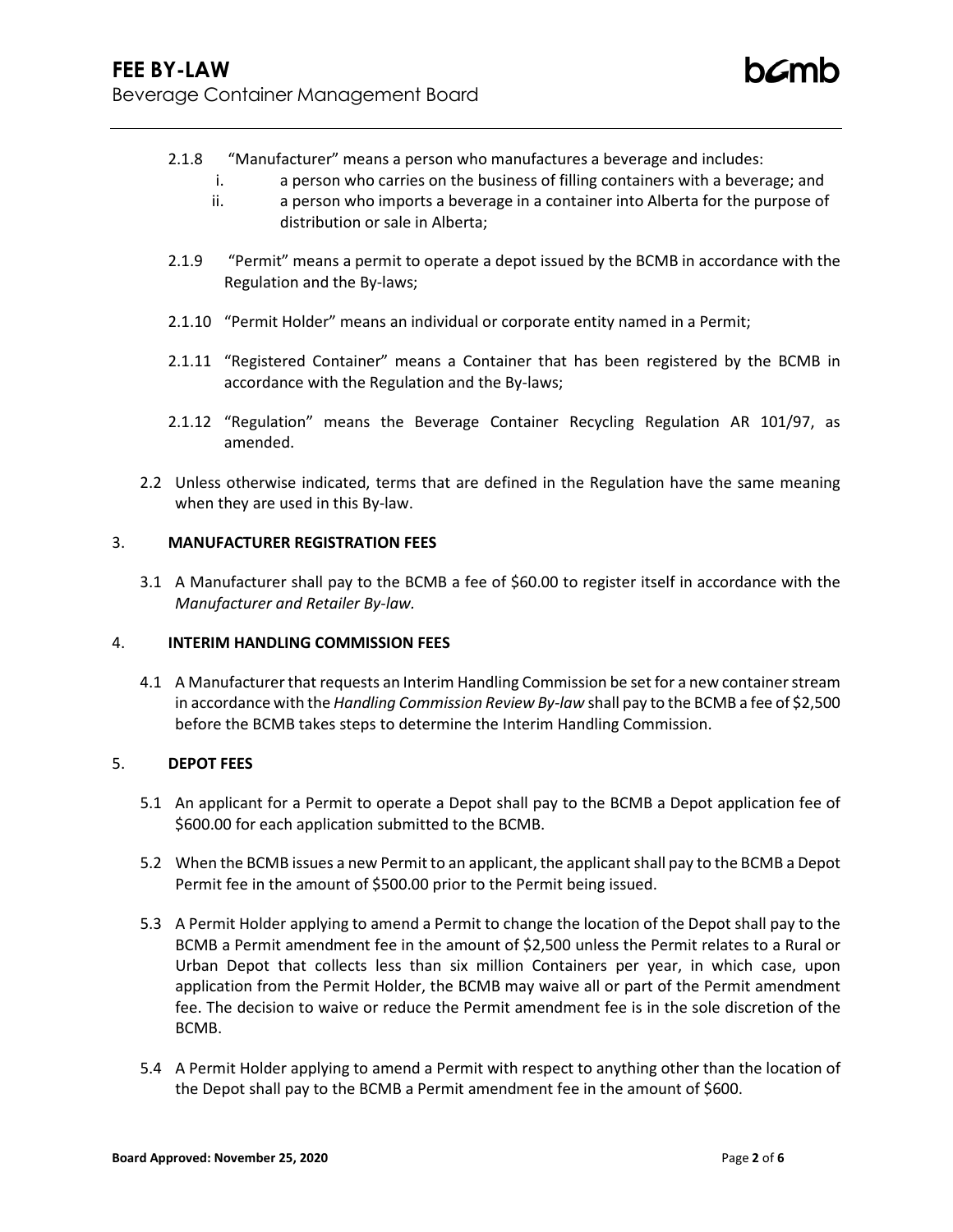### 6. **OPERATING FEES**

6.1 Effective January 1, 2021, a Manufacturer shall pay to the BCMB a fee of \$.0018 for each of its Containers sold in Alberta.

# 7. **COMPLIANCE FEES**

- 7.1 A compliance fee may be levied by the BCMB where authorized by any BCMB by-law.
- 7.2 Effective June 1, 2019, a compliance fee shall be in the amount of \$400.00 for each event for which the fee is levied.
- 7.3 The BCMB shall issue a notice of the compliance fee to be levied. The notice of compliance fee must contain the following information:
	- 7.3.1 the name of the person required to pay the fee;
	- 7.3.2 particulars of the event which is the basis for the fee being levied;
	- 7.3.3 the name of the by-law or policy under which the fee is being levied;
	- 7.3.4 the amount of the fee, any applicable costs, the manner in which interest will accrue, and the time by which it must be paid;
	- 7.3.5 a statement of the right to appeal the notice of compliance fee.
- 7.4 A notice of compliance fee may not be issued more than two years after the later of:
	- 7.4.1 the date on which the event to which the notice relates occurred, or
	- 7.4.2 the date on which evidence of the event first came to the notice of the BCMB.
- 7.5 A notice of compliance fee may be served by sending the notice to the email address provided by the party to the BCMB for that purpose, or by any of the methods referenced in section 7.6.
- 7.6 Service of a notice of compliance fee is affected on the person named in the notice:
	- 7.6.1 If the notice is sent electronically, as of the date that the electronic communication is sent;
	- 7.6.2 If the notice is left with an individual, on the date that it is left; and
	- 7.6.3 If the document is sent by recorded mail, on the earlier of the date that acknowledgement of receipt of the recorded mail is signed, or 7 days after the date on which the recorded mail is sent.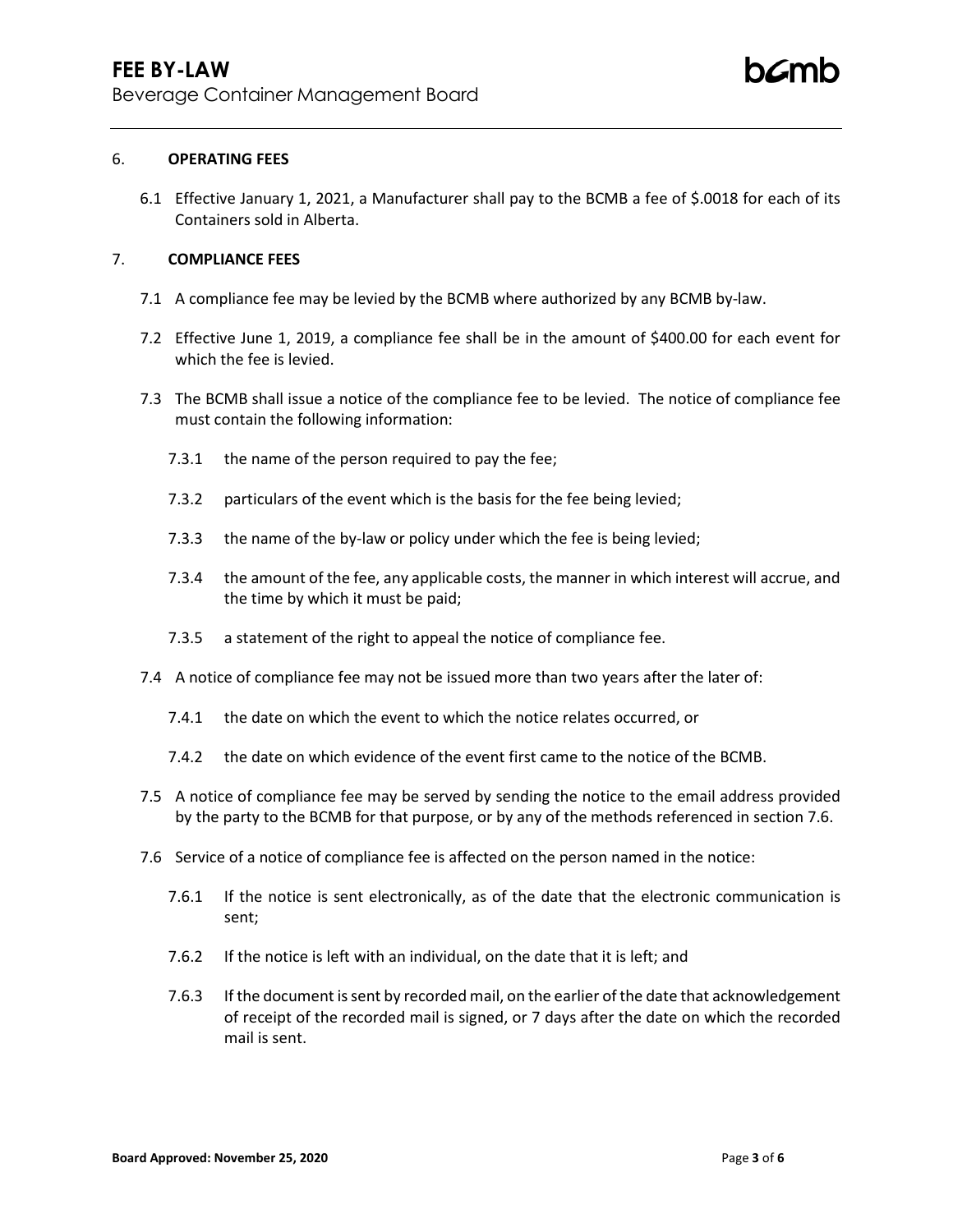- 8. **A person who is served with a notice of compliance fee shall pay the full amount of the compliance fee, including all interest and other charges levied, within 30 days of the date of service of the notice.**
	- 8.1 If a party, who has received a notice of compliance fee fails to comply with the terms or requirements of the notice of compliance fee within 30 days from the date of service, the BCMB may:
		- 8.1.1 take the necessary steps to remedy the event or to fulfil the terms imposed at that party's cost;
		- 8.1.2 add any costs incurred by the BCMB for enforcement, remedying the event or fulfilling the terms of the notice, to the fee levied against the party hereunder;
		- 8.1.3 levy any additional fee or interest as may be permitted by this By-law or any other by-law or policy of the BCMB;
		- 8.1.4 take steps to collect the outstanding fee;
		- 8.1.5 set off any amount owing by the BCMB to the party against whom a compliance fee has been levied;
		- 8.1.6 direct a third party, including a Collection System Agent, to pay amounts owing by the third party to the party against whom a fee has been levied, to the BCMB;
		- 8.1.7 direct a third party, including a Collection System Agent, to collect the outstanding fee on behalf of the BCMB;
		- 8.1.8 collect all outstanding amounts by any other reasonable and lawful means.

## 9. **AMENDMENTS TO FEES**

9.1 The fees payable pursuant to this By-law may be changed by resolution of the Board and the amended fee will be effective as of the date specified in the resolution.

# 10. **PAYMENT OF AND COLLECTION OF FEES**

- 10.1 Interest is payable on fees that are required to be paid under this By-law at the rate of 2% per month, from the date the unpaid amount is due until it is paid to the BCMB.
- 10.2 The time and manner for payment of any fees and interest rate per annum payable pursuant to this By-law may be changed by resolution of the Board and will be effective as of the date specified in the resolution.
- 10.3 Any person subject to a fee holds all fees to be remitted to the BCMB in trust for the BCMB.
- 10.4 Any reference in this By-law to collection or enforcement of a duly levied fee shall include collection or enforcement of any costs or interest associated with the fee levied.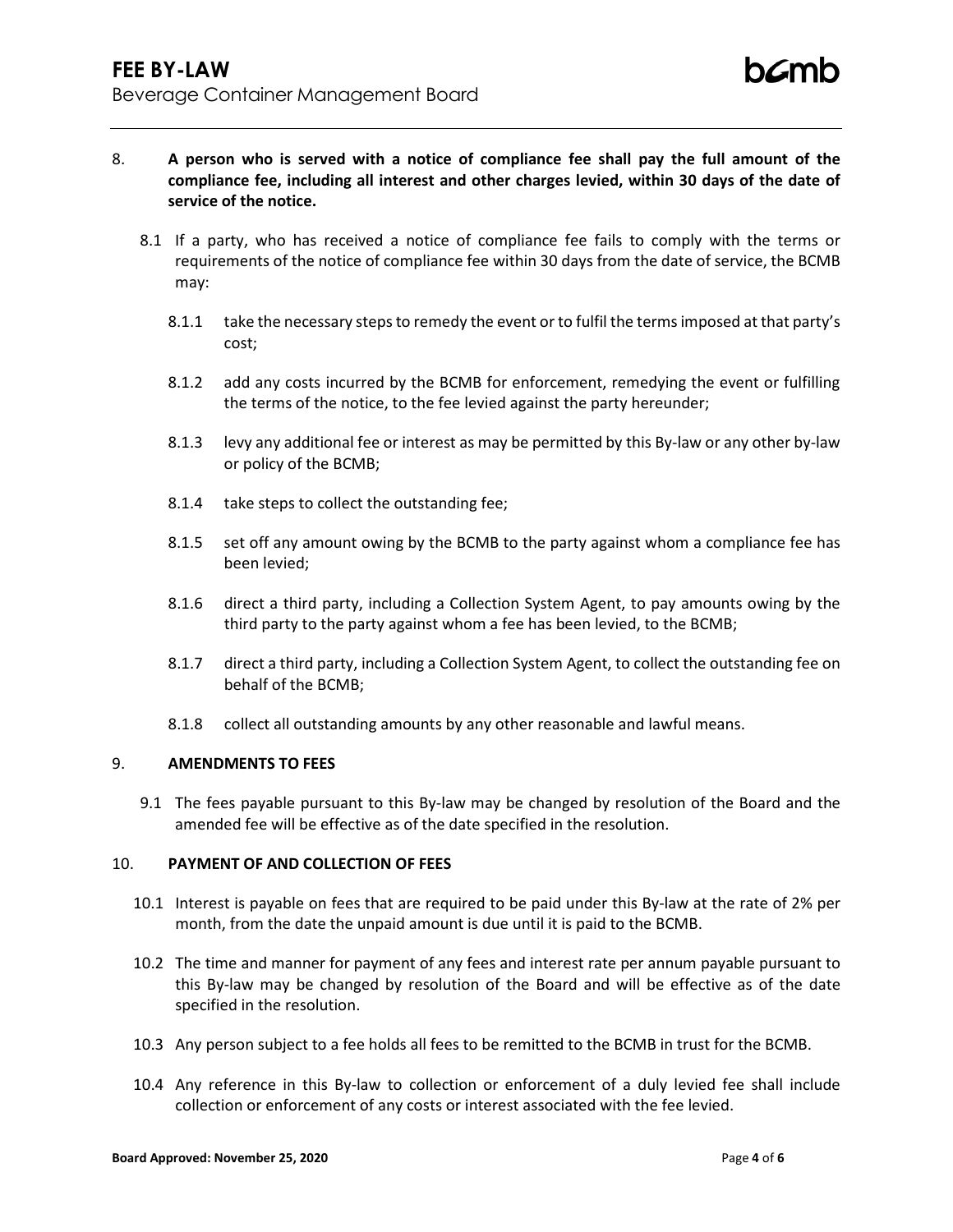### 11. **COMPLIANCE FEE APPEAL PROCESS**

- 11.1 A person who is served with a notice of compliance fee may appeal the notice of compliance fee to the BCMB Compliance Committee by submitting a Notice of Appeal in the form specified by the BCMB for that purpose by email to the BCMB Hearing Director, and by paying the BCMB the compliance fee that is the subject of the appeal and an Appeal Fee of \$500
- 11.2 The Notice of Appeal, compliance fee and Appeal Fee must be submitted to the BCMB within 30 days of the date the notice of compliance fee is deemed to have been received by the person who is appealing.
- 11.3 The Notice of Appeal shall include the following information:
	- 11.3.1 Contact information of the appellant, including an address to which information may be transmitted by fax or by email;
	- 11.3.2 The date of service of the notice of compliance fee;
	- 11.3.3 A copy of the notice of compliance fee appealed from;
	- 11.3.4 Grounds for the appeal;
	- 11.3.5 Evidence supporting the grounds of appeal.
- 11.4 A notice of compliance fee can only be appealed on the following grounds:
	- 11.4.1 The BCMB did not have the authority to issue the notice of compliance fee;
	- 11.4.2 The BCMB failed to follow its own procedures, and that this failure had, or may reasonably have had, a material effect on the decision to issue the notice of compliance fee;
	- 11.4.3 The issuance of the notice of compliance fee was influenced by bias;
	- 11.4.4 The BCMB failed to consider relevant information or took into account irrelevant information in issuing the notice of compliance fee.
- 11.5 For the purpose of each appeal under this section, a panel shall be appointed by the Chair of the Compliance Committee. The Compliance Committee hereby delegates its authority to decide an appeal from a notice of compliance fee to the Appeal Panel appointed for each particular appeal.
- 11.6 An Appeal Panel shall consist of at least two members of the Compliance Committee. The Appeal Panel shall select a Chair.
- 11.7 Within 30 days of receipt of a Notice of Appeal, the BCMB shall provide the person appealing with the information upon which the notice of compliance fee was issued and any written submissions which it intends to provide to the Appeal Panel. The person appealing may provide written submissions in response within 14 days of receiving the BCMB material.